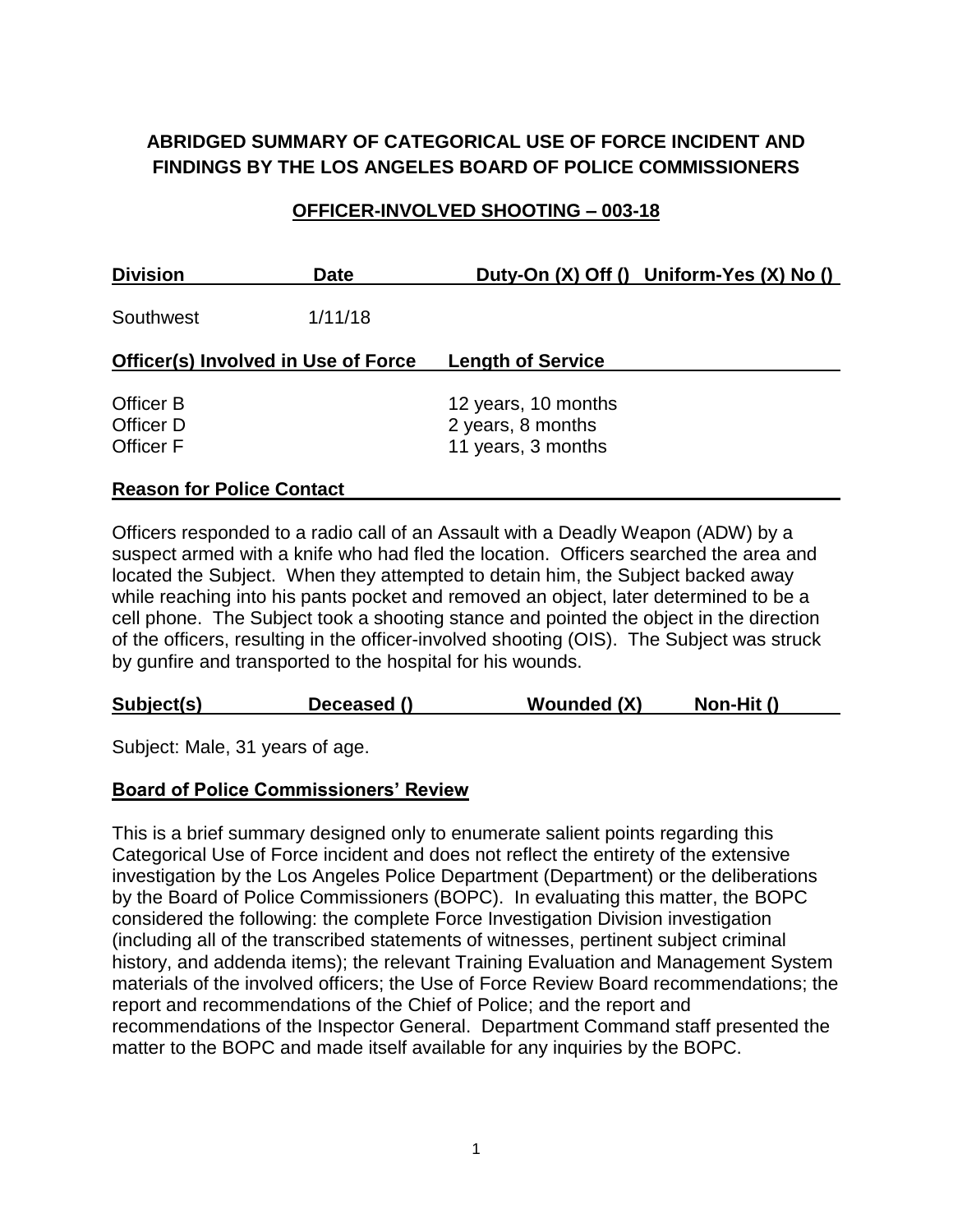Because the Department is currently legally prohibited from divulging the identity of police officers in public reports, for ease of reference, the masculine pronouns (he, his, and him) will be used in this report to refer to male or female employees.

The following incident was adjudicated by the BOPC on December 11, 2018.

## **Incident Summary**

Communications Division (CD) received a call from a Witness A who stated that a relative, Victim A, was being stabbed. Witness A hung up the phone, fled the residence, then went to a neighbor's house. The neighbor also called 911, providing CD with further information about the Subject. In response to the 911 calls, CD created an emergency (Code Three) radio call of an "ADW suspect with a knife" at the location. The comments in the incident history identified the Subject's description and where he was last seen.

Uniformed officers responded to the location, spoke to the neighbor, and then broadcast updated information about the Subject. Officers continued to search the area, with the help of a police helicopter, but were unable to locate the Subject.

Officer A located the Subject and broadcast that he was following him. Officer A requested a backup as he continued to follow the Subject.

Officers B and C responded to Officer A's request. This was the first time that Officers B and C had worked together. During their shift, they discussed a variety of tactical scenarios, including who would be contact and cover. It was decided that Officer B, who was driving, would be the contact officer, and Officer C would be the cover officer. As Officers B and C were on their way to assist Officer A, they observed the Subject running, and then walking on the sidewalk until he stopped at the curb of an intersection.

A review of the communication audio determined that the officers did not properly advise CD of their status and location (Code Six).

Officer B positioned and parked the police vehicle at an angle approximately 30 feet from the Subject, and both officers exited the vehicle.

According to Officer B, he believed that his driver's side door was open, and used the engine block of his vehicle as cover. In reviewing his Body-Worn Video (BWV) and other available surveillance video, Officer B closed his door as he exited the vehicle.

The Subject, who was approximately 50 feet away from the officers, closed the distance and approached the corner, as he continued to look intently at Officer B. According to Officer B, the Subject had a frown on his face and he ignored Officer C's commands to stop and to get down on the ground. Based on the Subject's actions reported in the initial radio call, the officers' belief that he was still possibly armed with a knife, and his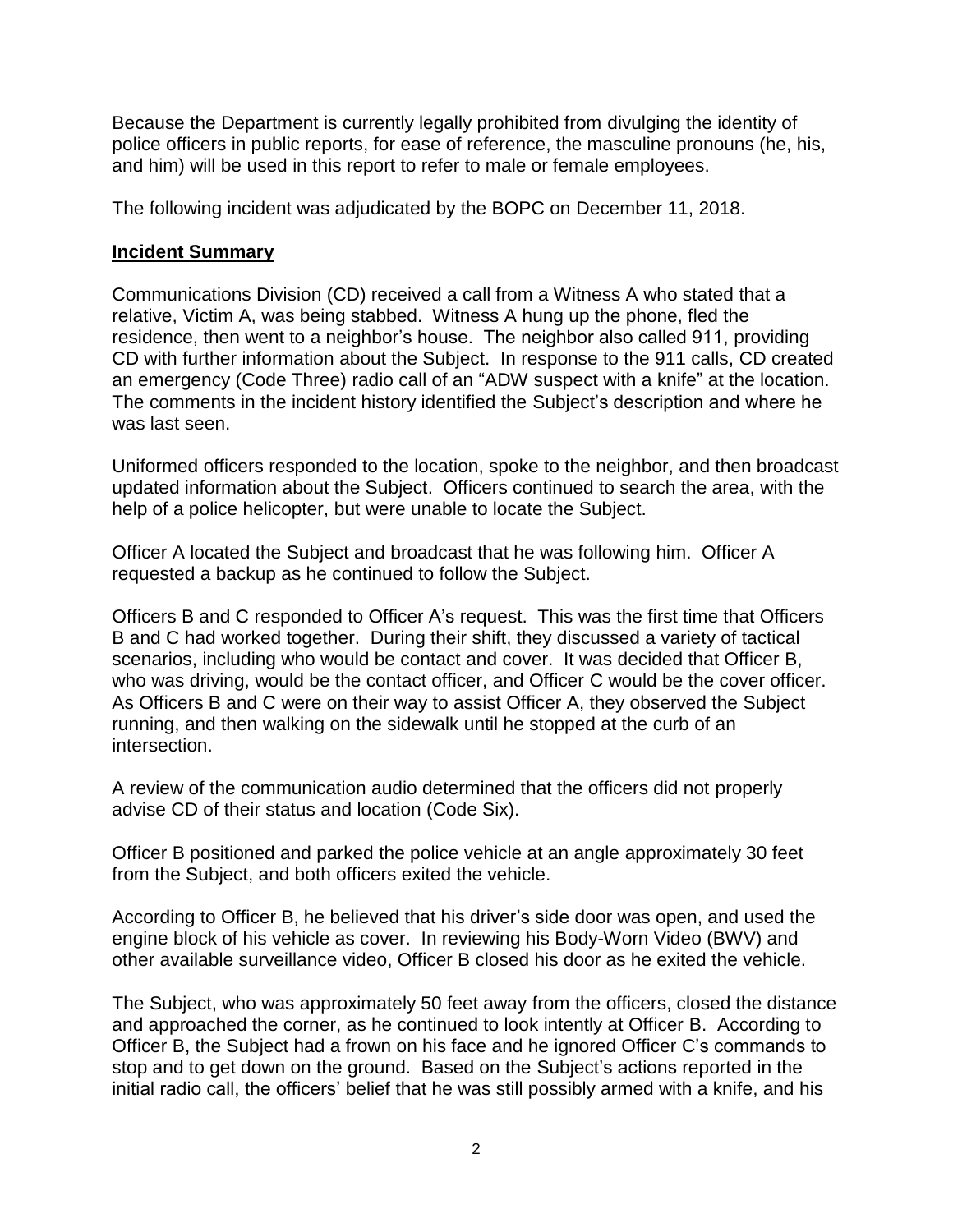baggy pants, Officers B and C unholstered their pistols as they directed the Subject to raise his arms and get down on the ground.

According to Officer B, the Subject looked directly at him and stated, "I'm trying to decide whether or not today I'm going to die." Officer B replied, "Come on, man, you don't want to do that. Just get on...get on the ground," as the Subject placed his right hand into the right front pocket of his sweatpants. According to Officer C, the Subject stated something to the effect of "I think I'm going to die today" or "I think I want to die today."

Officer C broadcast a backup over the police radio for the uncooperative Subject. The investigation determined that CD did not receive Officer C's broadcasts because he was on the wrong frequency (simplex). Additionally, Officer A, who maintained his position, broadcast to CD that they were at the location with the Subject, and that he was not compliant. According to Officer C, he believed that he was on the police radio.

Officers D and E responded to the backup request and arrived at scene. Officers D and E were positioned near Officers B and C's vehicle. Officers F and G also arrived and positioned their vehicle near Officer B and C's vehicle. The officers utilized their vehicle door panels as cover as they unholstered their pistols. An additional officer from the Los Angeles School Police Department also arrived to provide assistance.

The Subject began to step backward, and as he did so, he placed his right hand inside his right pants pocket, as he moved his left hand toward his waistband and his right pocket. The Subject glanced to his left behind him as he continued to step back and appeared to be gripping an object inside his right pocket. The Subject quickly removed his right hand, took a step forward with his left foot, then punched his arms out in front of him in a shooting stance, extending his right hand and pointing the object at Officers B and D.

Officers B, D, and F perceived the object to be a pistol pointed in their direction and fired their weapons at the Subject. The Subject was hit multiple times and fell to the ground. He then moved to a prone position on the sidewalk with the object still in his right hand.

**The following is an account of each involved officer's actions during the OIS. It does not reflect the order in which each officer fired during the OIS; however, based on their respective interviews and video evidence, it appeared that they all fired their weapons at nearly the same time.**

Officers B, D, E, F, and G did not activate their BWV prior to the OIS.

**Officer B** was positioned at the driver's side of his vehicle as the Subject placed his right hand into his pocket and moved backward, staring directly at him. According to Officer B, he believed that the Subject was arming himself with a weapon, and he directed the Subject to remove his hand from his pocket and to get down on the ground.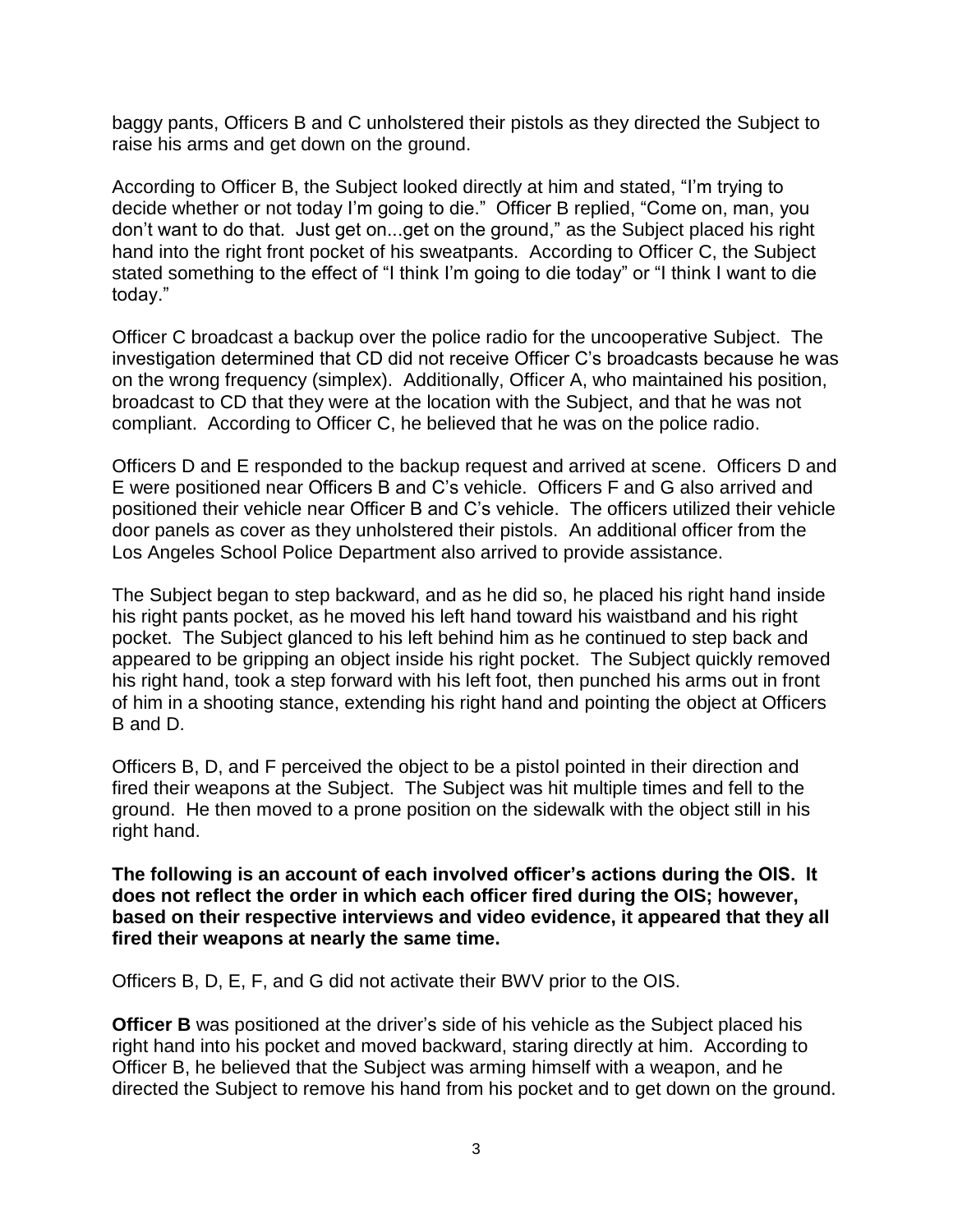Officer B observed the Subject quickly remove his hand and take a shooting stance, pointing an object, which he believed was a small caliber handgun, at him.

According to Officer B, he believed he needed to react quickly and could not alert the other officers that the Subject had a handgun. Believing that the Subject intended to shoot him, Officer B fired four rounds from a distance of 30 feet. Officer B fired toward the Subject's torso area utilizing the engine block of his vehicle as cover.

Officer B believed he fired approximately two rounds.

**Officer D** was positioned at the open passenger-side door of his vehicle as he observed the Subject removing his right hand from his pocket while holding an object, and pointing it directly at him. According to Officer D, he observed the sunlight glint off a metallic object, which he believed to be a pistol. Officer D heard a gunshot as he observed the Subject's wrist canted back slightly.

Officer D believed that the Subject was shooting in his direction and stepped back as he simultaneously fired toward the Subject's torso, utilizing his open door as cover as he backed away to the rear of his vehicle. According to Officer D, he took approximately two steps back in order to make himself a smaller target. Officer B fired seven rounds from a distance of approximately 40 feet.

Officer D believed he fired six rounds. In addition, Officer D indicated he was aware of Officer B's position, in front and offset to the right of Officer D, when he fired. The investigation determined that the distance between Officers B and D to be approximately 9 feet across from each other, and approximately eight to 11 feet away from Officer B.

**Officer F** was positioned behind the open driver door of his vehicle. According to Officer F, he could see the outline of the Subject's right hand gripping the object inside his pocket, and combined with his glance behind him, he perceived the Subject's body movements as an attempt to acquire a target on the officers. Officer F observed the Subject remove and thrust his right hand out, pointing what appeared to him to be a pistol. Officer F believed that the Subject was going to shoot a gun at the officers immediately adjacent to his location. In response, Officer F fired eight rounds from a standing, two-handed shooting position from a distance of 36 feet at the Subject, through the driver side pillar of his police vehicle.

Officer F believed he fired approximately two to three rounds.

**Officer C** initially positioned himself at the open passenger door of his vehicle. According to Officer C, the Subject wouldn't comply with any of his commands. As the Subject reached into his pocket, Officer C redeployed to the rear of the vehicle and gave the Subject commands to remove his hands from his pocket. The Subject removed his right hand and pointed a silver object, which Officer C believed was a handgun, at him and Officer B. According to Officer C, he intended to fire, but as he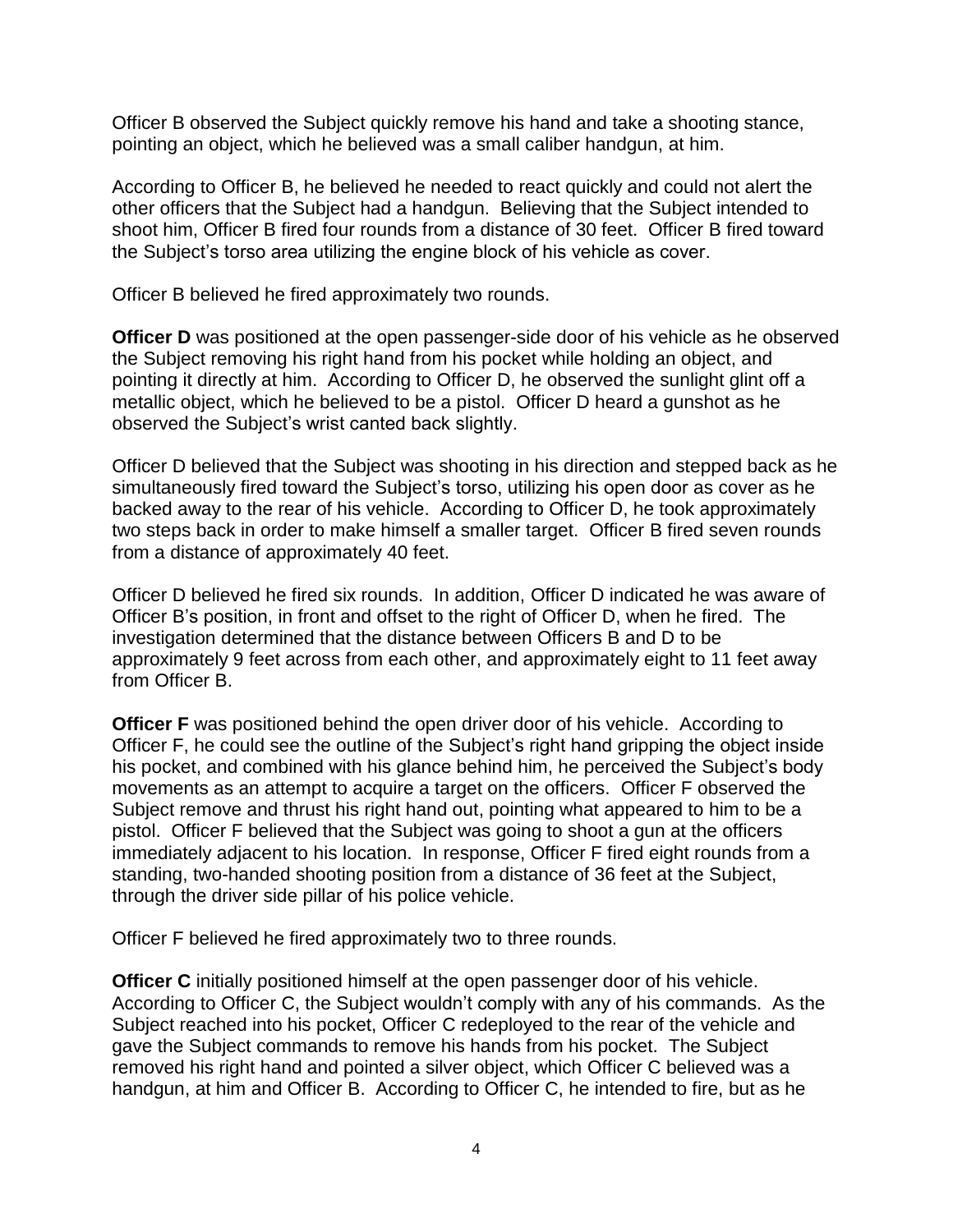focused on the barrel portion of the object, he observed it to have a flat edge as he heard the other officers firing. Officer C chose not to fire at that time.

**Officer G** was positioned at the passenger side of his police vehicle at the time of the OIS. According to Officer G, he initially perceived that the Subject had a handgun in his hand and intended to fire at Officers B and D. Officer G almost fired, at which time he observed the barrel portion of the object to be a cell phone.

**Officer E** was positioned at his open driver-side door when he observed that the other officers were all pointing their pistols at the Subject, who had his hand inside the pocket of his pants. According to Officer E, he decided to deploy a beanbag shotgun. Officer E holstered his pistol and reached inside the vehicle to retrieve his beanbag shotgun. As he did so, Officer E heard shots as he observed the Subject pointing what he perceived to be a black metal pistol in the direction of the officers.

Following the OIS, the Subject remained in a prone position on the ground. His left arm was tucked underneath his left torso and stomach area, and he continued to move and scream unintelligibly. Officers B, D, and F remained in their respective positions covering the Subject with their pistols as Officer B shouted at him not to move. Officer B broadcast a help call to CD and Officer C requested a Rescue Ambulance (RA) for the Subject. This request was broadcast on the wrong frequency but the officer in the police helicopter was able to relay it on the appropriate channel.

Assisting officers arrived and positioned themselves near the OIS scene. As the uninvolved units arrived, the officers informed them that the Subject potentially was still armed with a pistol and his left arm was tucked underneath his torso out of view.

Two sergeants arrived and supervised the actions of the officers at the scene. An arrest team was formed to take the Subject into custody and specific roles were given to various officers. At this time, Captain A arrived at the scene and announced himself as Incident Commander to CD. Captain A directed supervisors at the scene to continue with tactical operations until the Subject was taken into custody before beginning post-OIS procedures. Once the arrest team was formed, they approached with a tactical shield and the Subject was taken into custody without incident.

The review of officers' BWV footage showed a black cell phone located on the sidewalk underneath the Subject's left torso area.

Captain A broadcast that the incident had been resolved and called in the RA from their staging position to the scene. After searching the Subject and finding no weapons, officers at the scene rendered aid to the Subject until the RA arrived. The Subject was then transported to the hospital where he received treatment for multiple gunshot wounds.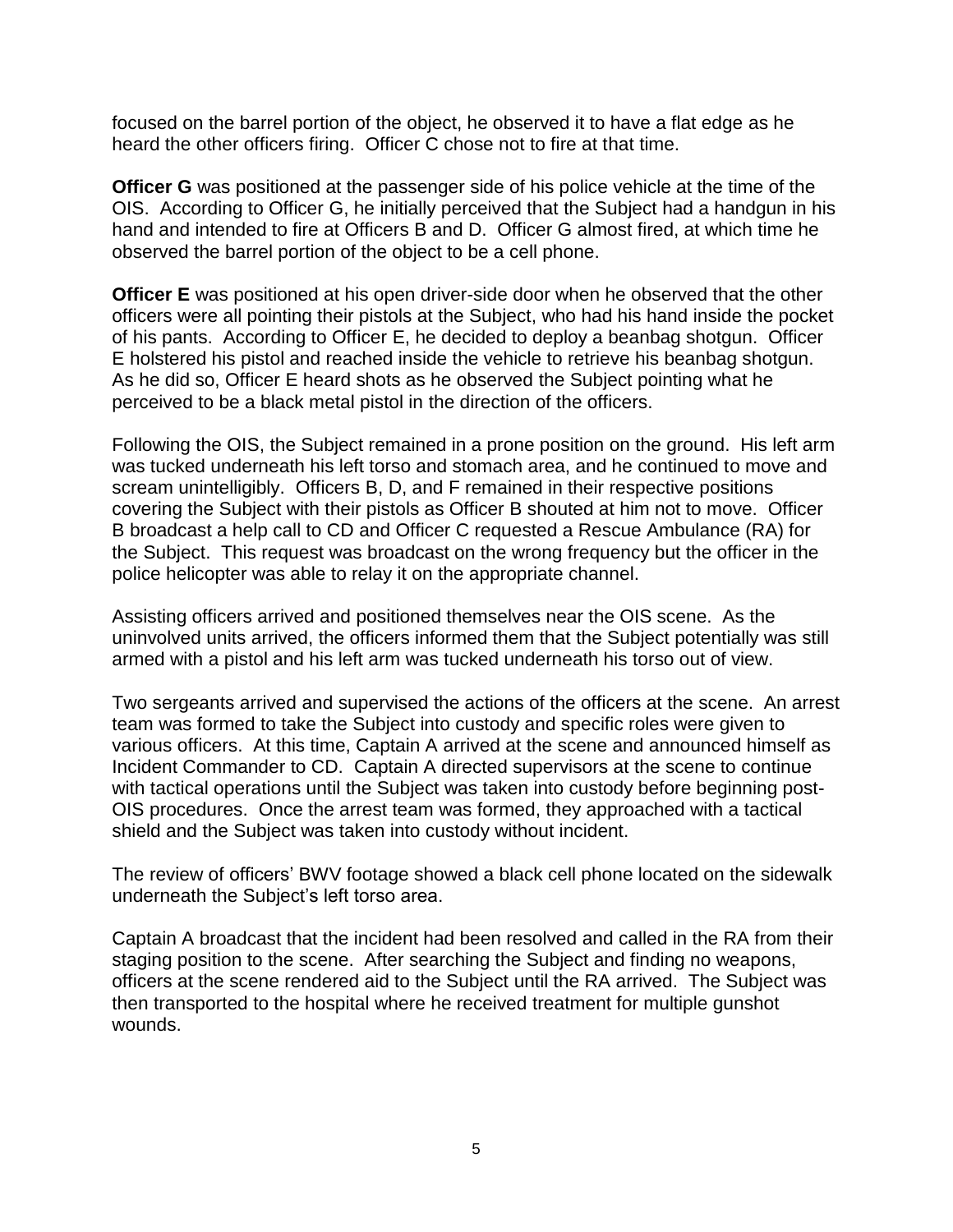## **Los Angeles Board of Police Commissioners' Findings**

The BOPC reviews each Categorical Use of Force incident based upon the totality of the circumstances, namely all of the facts, evidence, statements and all other pertinent material relating to the particular incident. In every case, the BOPC makes specific findings in three areas: Tactics of the involved officer(s); Drawing/Exhibiting of a firearm by any involved officer(s); and the Use of Force by any involved officer(s). Based on the BOPC's review of the instant case, the BOPC made the following findings:

# **A. Tactics**

The BOPC found Captain A and Officer C's tactics to warrant a finding of Tactical Debrief. The BOPC found Officers B, D, and F's tactics to warrant a finding of Administrative Disapproval.

## **B. Drawing/Exhibiting**

The BOPC found Officers B, C, and D's drawing and exhibiting of a firearm to be in policy. The BOPC found Officer F's drawing and exhibiting of a firearm to be out of policy.

## **C. Lethal Use of Force**

The BOPC found Officers B, D, and F's lethal use of force to be in policy.

## **Basis for Findings**

In making its decision in this matter, the Commission is mindful that every "use of force by members of law enforcement is a matter of critical concern both to the public and the law enforcement community. It is recognized that some individuals will not comply with the law or submit to control unless compelled to do so by the use of force; therefore, law enforcement officers are sometimes called upon to use force in the performance of their duties. It is also recognized that members of law enforcement derive their authority from the public and therefore must be ever mindful that they are not only the guardians, but also the servants of the public. The Department's guiding value when using force shall be reverence for human life. Officers shall attempt to control an incident by using time, distance, communications, and available resources in an effort to de-escalate the situation, whenever it is safe and reasonable to do so. When warranted, Department personnel may objectively use reasonable force to carry out their duties. Officers who use unreasonable force degrade the confidence of the community we serve, expose the Department and fellow officers to legal and physical hazards, and violate the rights of individuals upon whom unreasonable force is used. Conversely, officers who fail to use force when warranted may endanger themselves, the community and fellow officers." (Use of Force Policy, Los Angeles Police Department Manual.)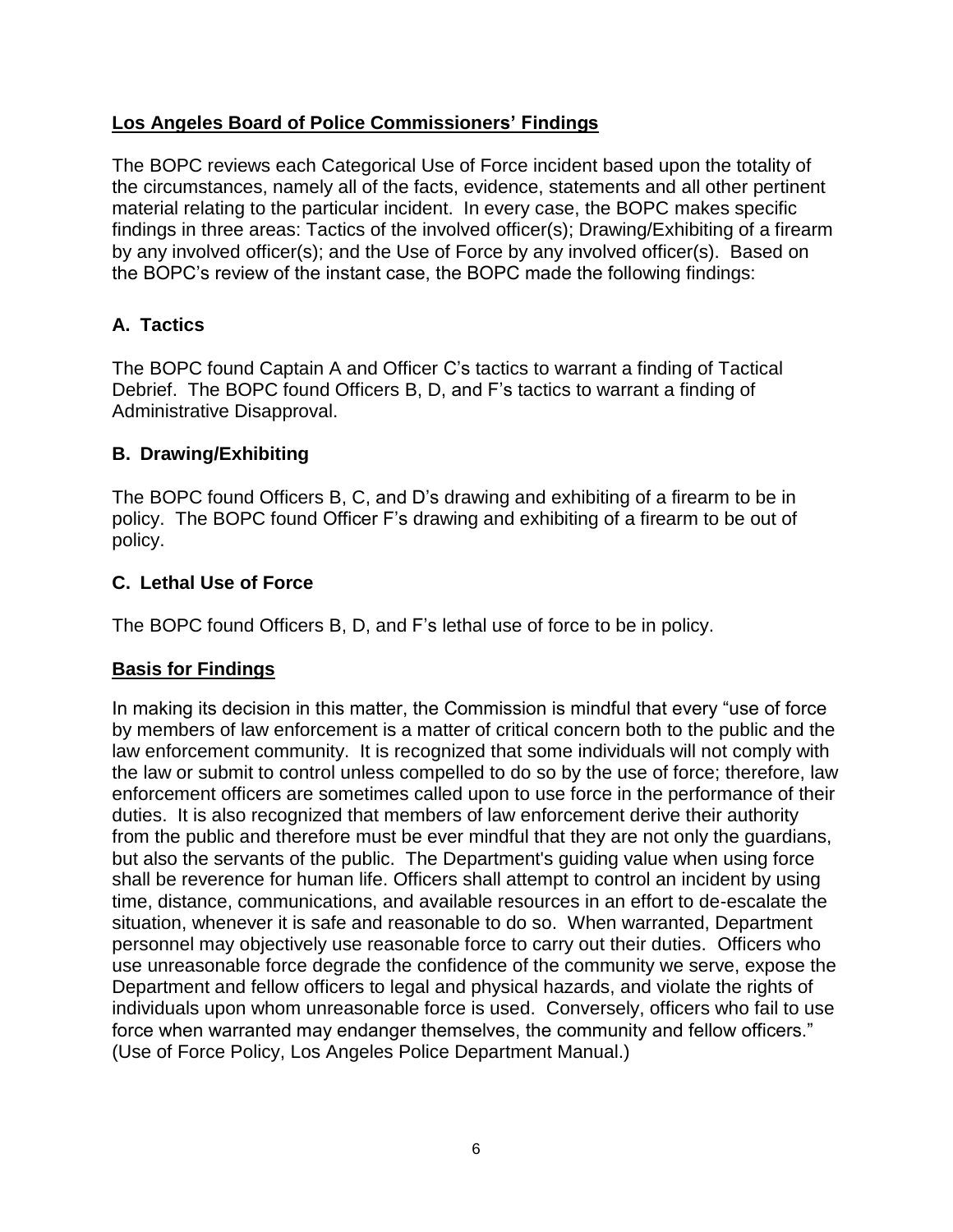The Commission is cognizant of the legal framework that exists in evaluating use of force cases, including the United States Supreme Court decision in Graham v. Connor, 490 U.S. 386 (1989), that:

"The reasonableness of a particular use of force must be judged from the perspective of a reasonable officer on the scene, rather than with the 20/20 vision of hindsight. The calculus of reasonableness must embody allowance for the fact that police officers are often forced to make split-second judgments – in circumstances that are tense, uncertain and rapidly evolving – about the amount of force that is necessary in a particular situation."

The Commission is further mindful that it must evaluate the actions in this case in accordance with existing Department policies. Relevant to our review are Department policies that relate to the use of force:

Law enforcement officers are authorized to use deadly force to:

- Protect themselves or others from what is reasonably believed to be an imminent threat of death or serious bodily injury; or
- Prevent a crime where the subject's actions place person(s) in imminent jeopardy of death or serious bodily injury; or
- Prevent the escape of a violent fleeing felon when there is probable cause to believe the escape will pose a significant threat of death or serious bodily injury to the officer or others if apprehension is delayed. In this circumstance, officers shall to the extent practical, avoid using deadly force that might subject innocent bystanders or hostages to possible death or injury.

The reasonableness of an Officer's use of deadly force includes consideration of the officer's tactical conduct and decisions leading up to the use of deadly force. (Use of Force Policy, Los Angeles Police Department Manual.)

An officer's decision to draw or exhibit a firearm should be based on the tactical situation and the officer's reasonable belief that there is a substantial risk that the situation may escalate to the point where deadly force may be justified. (Los Angeles Police Department Manual.)

Tactical de-escalation involves the use of techniques to reduce the intensity of an encounter with a suspect and enable an officer to have additional options to gain voluntary compliance or mitigate the need to use a higher level of force while maintaining control of the situation. Tactical de-escalation does not require that an officer compromise his or her safety or increase the risk of physical harm to the public. De-escalation techniques should only be used when it is safe and prudent to do so. (Tactical De-Escalation Techniques, October 2016.)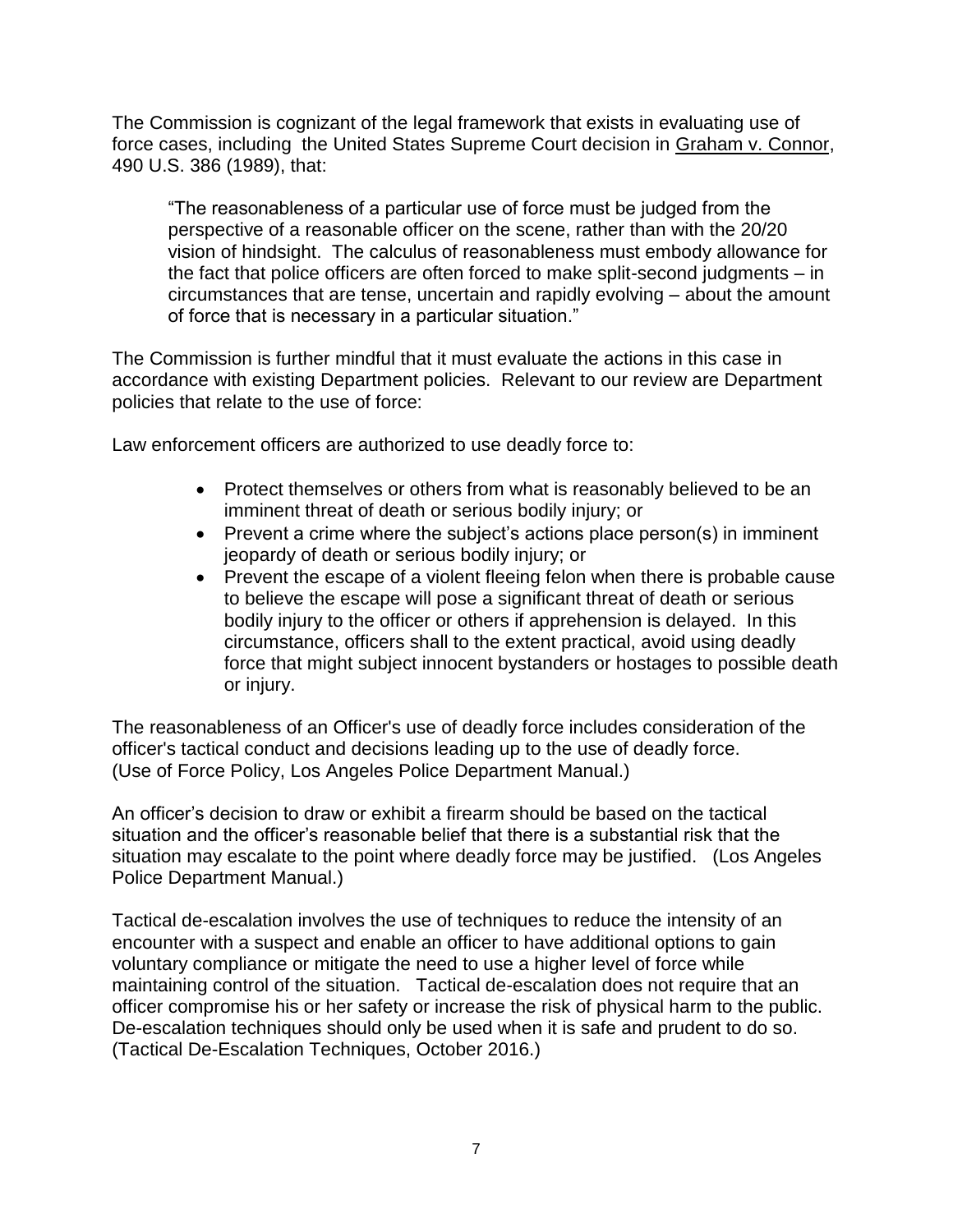# **A. Tactics**

• During the review of the incident, the following Debriefing Topics were noted:

#### **1. Utilization of Cover** (Substantial Deviation – Officer B)

Officer B closed his ballistic panel door when he encountered a potentially armed suspect.

The utilization of cover enables an officer to confront an armed suspect while simultaneously minimizing their exposure. As a result, the overall effectiveness of a tactical incident can be enhanced while also increasing an officer's tactical options.

In this case, when Officer B closed his vehicle door he unnecessarily limited his options for cover and exposed himself to a suspect who was possibly armed with a knife.

Based on the totality of the circumstances, BOPC determined that Officer B's actions were a substantial deviation, without justification, from approved Department tactical training.

**2. Body Armor** (Substantial Deviation – Officer F)

Officer F did not don his Department-approved body armor as required when conducting field related duties. In this case, Officer F was assigned to REACT, a uniformed field assignment. Officers assigned to REACT are expected to wear their body armor.

The BOPC determined that Officer F's decision not to don his body armor was a substantial deviation, without justification, from approved Department tactical training.

**3. Crossfire** (Substantial Deviation – Officer D)

Officer D fired his service pistol with Officer B in his foreground. Although Officer D was faced with what he perceived to be a deadly force situation, he should have assessed the location of Officer B prior to firing his service pistol. By firing his service pistol with Officer B in his foreground, he unnecessarily placed Officer B in danger.

Based upon the totality of the circumstances, the BOPC determined that Officer D's actions were a substantial deviation, without justification, from approved Department tactical training.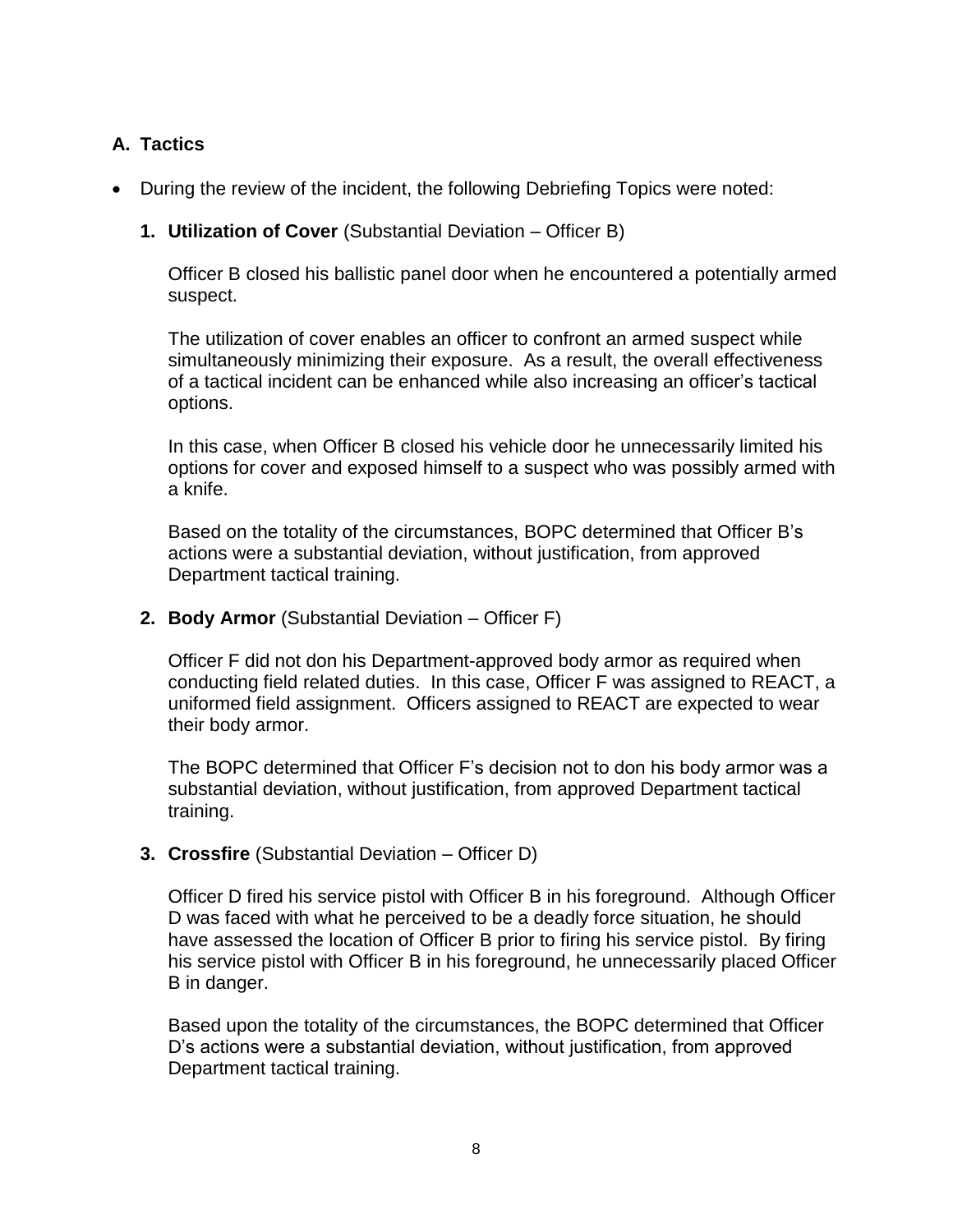- The BOPC also considered the following:
	- 1. Broadcasting on Simplex The investigation revealed Officer C broadcasted his location, backup request, help call, and RA request on simplex rather than base frequency. Officer C was reminded of the importance of radio communication and ensuring that his radio is always in the proper broadcast position.
	- 2. Non-Conflicting Simultaneous Commands

The investigation revealed that several officers gave simultaneous commands to the Subject during the incident. Although the commands were non-conflicting, the officers were reminded that simultaneous commands can sometimes lead to confusion and non-compliance by the Subject.

#### 3. Tactical Communication

The investigation revealed that Officer C did not broadcast a direction of approach for responding units. The BOPC would have preferred that Officer C communicate to responding units a direction of approach to avoid potential crossfire.

Additionally, multiple officers gave the Subject commands to take his hand out of his pocket. The officers were reminded to be mindful that when Subjects remove their hands from their pockets, they could be armed with a weapon. The BOPC would have preferred that officers direct the Subject to turn around, with his back towards the officers, prior to issuing commands for the Subject to remove his hands from his pockets.

4. Maintaining Service Pistol in Right Hand While Placing Vehicle in Park

The investigation revealed that Officer F began to exit the vehicle to engage a possibly armed suspect without placing the vehicle in park. As such, Officer F placed himself at a tactical disadvantage due to having his service pistol in one hand and placing the vehicle in park with the other. Officer F was reminded that this action created a heightened concern for an unintentional discharge.

5. Shooting Foreground

The investigation revealed that as Officer D fired his service pistol, one of his rounds struck the vehicle passenger door that he was utilizing as cover. Officer D was reminded of the importance of assessing his foreground when discharging his weapon.

These topics were to be discussed during the Tactical Debrief.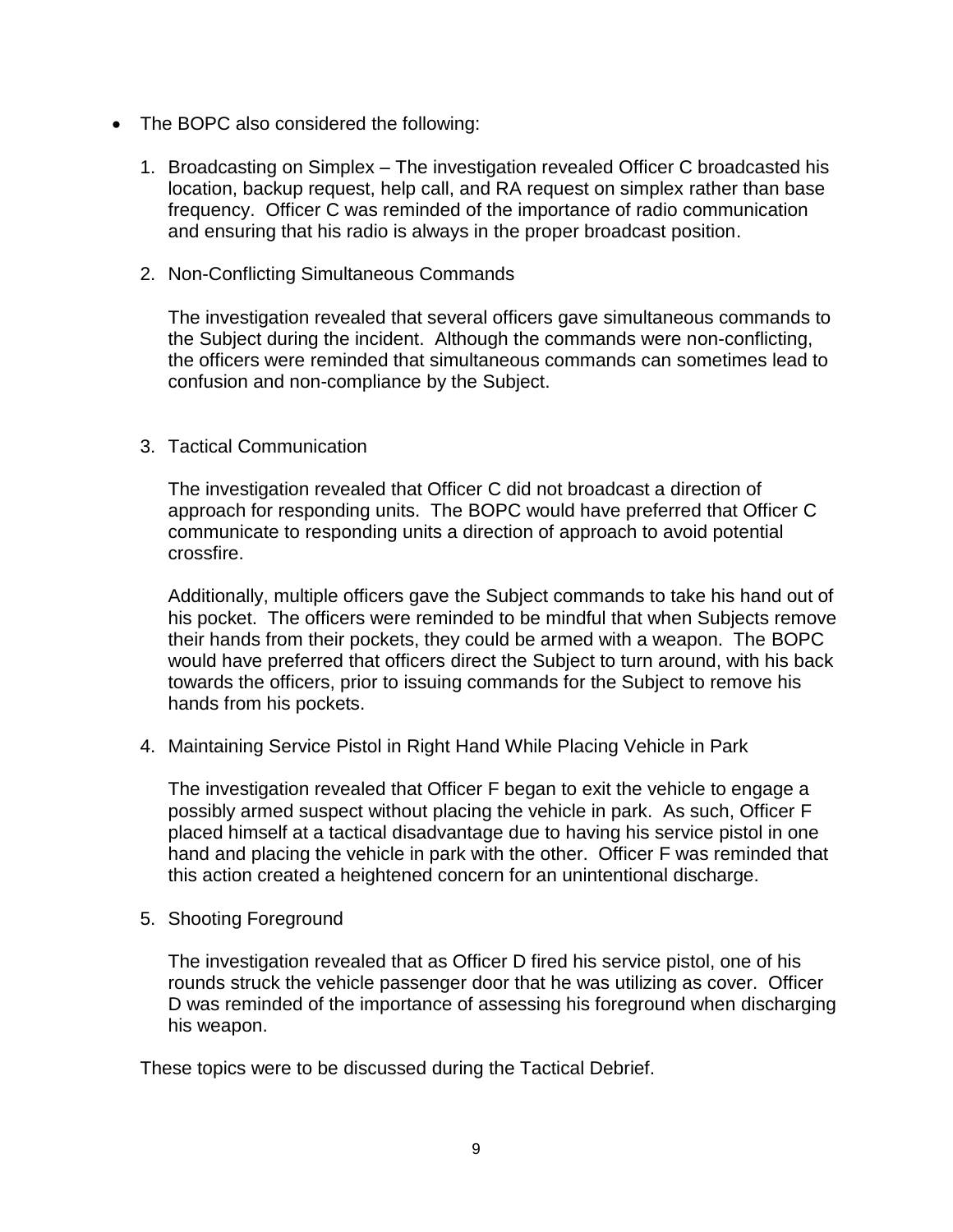#### **Command and Control**

• Captain A responded and assumed the role of Incident Commander (IC). He directed the formation of an arrest team which included the use of a ballistic shield, ballistic helmets and gloves. After the Subject was taken into custody, Captain A ensured that the involved personnel were separated, monitored, and Public Safety Statements (PSS) were obtained.

The actions of Captain A were consistent with Department supervisory training and met the BOPC's expectations of field supervisors during a critical incident.

• The evaluation of tactics requires that consideration be given to the fact that officers are forced to make split-second decisions under very stressful and dynamic circumstances. Tactics are conceptual and intended to be flexible and incident specific, which requires that each incident be looked at objectively and the tactics be evaluated based on the totality of the circumstances.

Each tactical incident also merits a comprehensive debriefing. In this case, there were identified areas where improvement could be made. A Tactical Debrief is the appropriate forum for the involved personnel to discuss individual actions that took place during this incident.

In this incident, the BOPC found Captain A and Officers C's tactics to warrant a finding of Tactical Debrief. The BOPC found Officers B, D, and F's tactics warrant a finding of Administrative Disapproval.

#### **B. Drawing/Exhibiting**

• According to Officer B, the Subject continued running towards the corner of an intersection. Officer B stopped his vehicle facing the corner and exited the vehicle. The Subject was approximately 40 to 50 feet away and continued closing the distance toward the officers. Based on the comments of the ADW radio call, Officer B drew his service pistol. According to Officer B, believing the Subject was still armed following the OIS, he holstered his service pistol and deployed his patrol rifle.

According to Officer D, upon arrival, Officer E positioned their police vehicle in front of the Subject and close to Officer B's vehicle. Officer D observed the Subject with his hand in his right pants pocket, holding a bulge that was possibly a handgun. Officer D exited the vehicle, assumed a position of cover behind his passenger side ballistic door panel, and drew his service pistol**.**

According to Officer C, he observed the Subject run across a street and then walk down the sidewalk, towards the officers' direction. Believing that the Subject was possibly armed with at least a knife, Officer C exited the vehicle, assumed a position of cover behind his passenger side ballistic door panel, and drew his service pistol.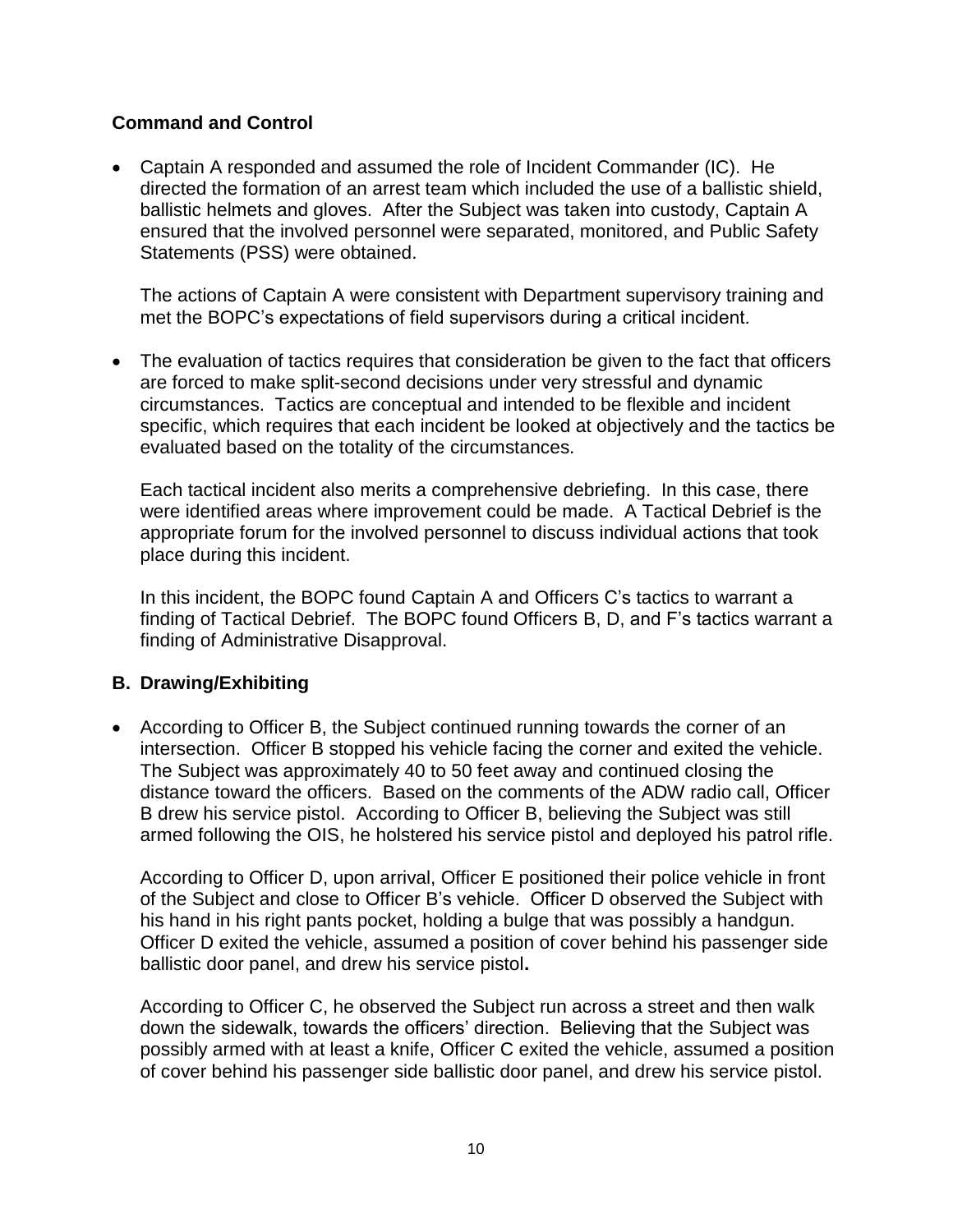According to Officer F, he positioned the police vehicle in the middle of the intersection, close to Officer B's vehicle. Officer F immediately drew his service pistol as he exited due to the backup call of an ADW. While exiting, he felt the vehicle rolling forward. With his service pistol still in his hand, Officer F re-entered his vehicle and placed it in park.

Based on the totality of the circumstances, the BOPC determined that an officer with similar training and experience as Officers B, C, and D, when faced with similar circumstances, would reasonably believe that there was a substantial risk the situation may escalate to the point where deadly force may be justified.

The BOPC was critical of Officer B's deployment of the Patrol Rifle in this specific situation. The BOPC would have preferred a weapon system be deployed that was more appropriate for the tactical situation.<sup>1</sup>

Additionally, the BOPC was critical of Officer F's drawing and exhibiting prematurely. Prior to his arrival, there was sufficient lethal cover by officers and his primary duty upon arrival was to place the vehicle in park.

Based on the totality of the circumstances, the BOPC determined that an officer with similar training and experience as Officer F, when faced with similar circumstances, would not have drawn their service pistol at that time.

Therefore, the BOPC found Officers B, C, and D's drawing and exhibiting of a firearm to be in policy, and it found Officer F's drawing and exhibiting of a firearm to be out of policy.

# **C. Lethal Use of Force**

• **Officer B –** (pistol, four rounds)

According to Officer B, after the additional units arrived, the Subject quickly removed his hand from his pocket while holding a metallic object. The Subject took a shooting stance and pointed the object in Officer B's direction. Believing the object was a small caliber handgun and in fear for his life, Officer B fired four rounds from his service pistol at the Subject. The Subject then fell face forward with his right hand tucked underneath him.

• **Officer D** – (pistol, seven rounds)

According to Officer D, he observed the Subject pull out a possible handgun from his right front pocket, take a shooting stance, and point it in his direction. Believing the Subject was pointing a handgun at him, and to protect himself from death or injury,

l <sup>1</sup> Starting September 2018, the Los Angeles Police Department has implemented a supplemental training program for the Patrol Rifle Cadre, which emphasized the proper selection of weapon systems based on the circumstances of the incident.